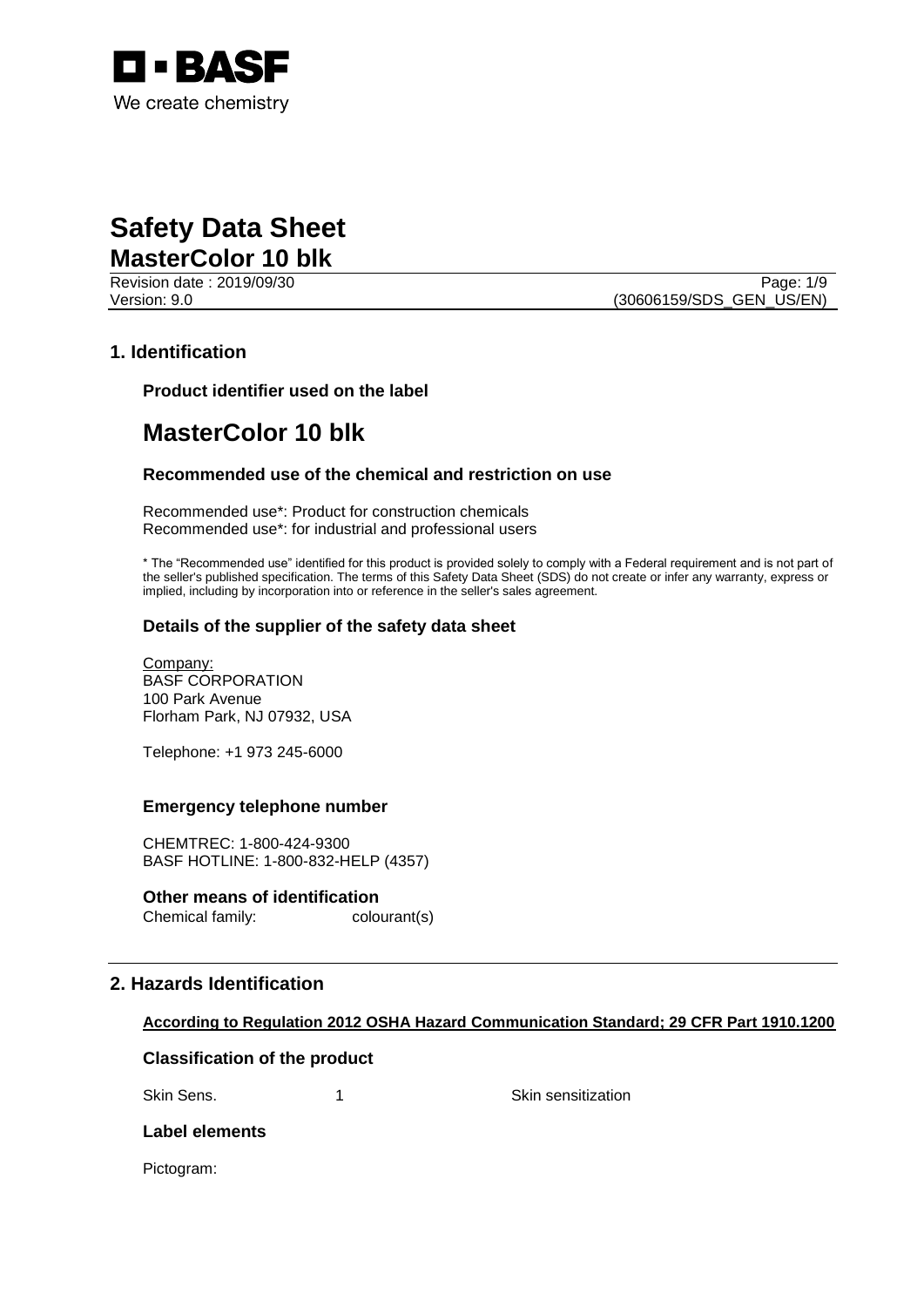**MasterColor 10 blk**

| Signal Word:<br>Warning                                                                |                                                                                                                                                                                                          |
|----------------------------------------------------------------------------------------|----------------------------------------------------------------------------------------------------------------------------------------------------------------------------------------------------------|
| <b>Hazard Statement:</b><br>H <sub>3</sub> 17                                          | May cause an allergic skin reaction.                                                                                                                                                                     |
| Precautionary Statements (Prevention):<br>P280<br>P <sub>261</sub><br>P <sub>272</sub> | Wear protective gloves.<br>Avoid breathing dust/fume/gas/mist/vapours/spray.<br>Contaminated work clothing should not be allowed out of the workplace.                                                   |
| Precautionary Statements (Response):<br>P303 + P352<br>P333 + P311<br>P362 + P364      | IF ON SKIN (or hair): Wash with plenty of soap and water.<br>If skin irritation or rash occurs: Call a POISON CENTER or<br>doctor/physician.<br>Take off contaminated clothing and wash it before reuse. |
| Precautionary Statements (Disposal):<br>P <sub>501</sub>                               | Dispose of contents/container to hazardous or special waste collection<br>point.                                                                                                                         |

### **Hazards not otherwise classified**

If applicable information is provided in this section on other hazards which do not result in classification but which may contribute to the overall hazards of the substance or mixture.

### **3. Composition / Information on Ingredients**

### **According to Regulation 2012 OSHA Hazard Communication Standard; 29 CFR Part 1910.1200**

| <b>CAS Number</b> | Weight %           | <b>Chemical name</b>                                     |
|-------------------|--------------------|----------------------------------------------------------|
| 1333-86-4         | $>= 1.0 - < 3.0\%$ | carbon black                                             |
| 4719-04-4         | $>= 0.1 - 0.2\%$   | 2,2',2"-(hexahydro-1,3,5-triazine-1,3,5-triyl)triethanol |

### **4. First-Aid Measures**

### **Description of first aid measures**

#### **General advice:**

First aid personnel should pay attention to their own safety. Immediately remove contaminated clothing.

### **If inhaled:**

If difficulties occur after vapour/aerosol has been inhaled, remove to fresh air and seek medical attention.

#### **If on skin:**

After contact with skin, wash immediately with plenty of water and soap. Under no circumstances should organic solvent be used. If irritation develops, seek medical attention.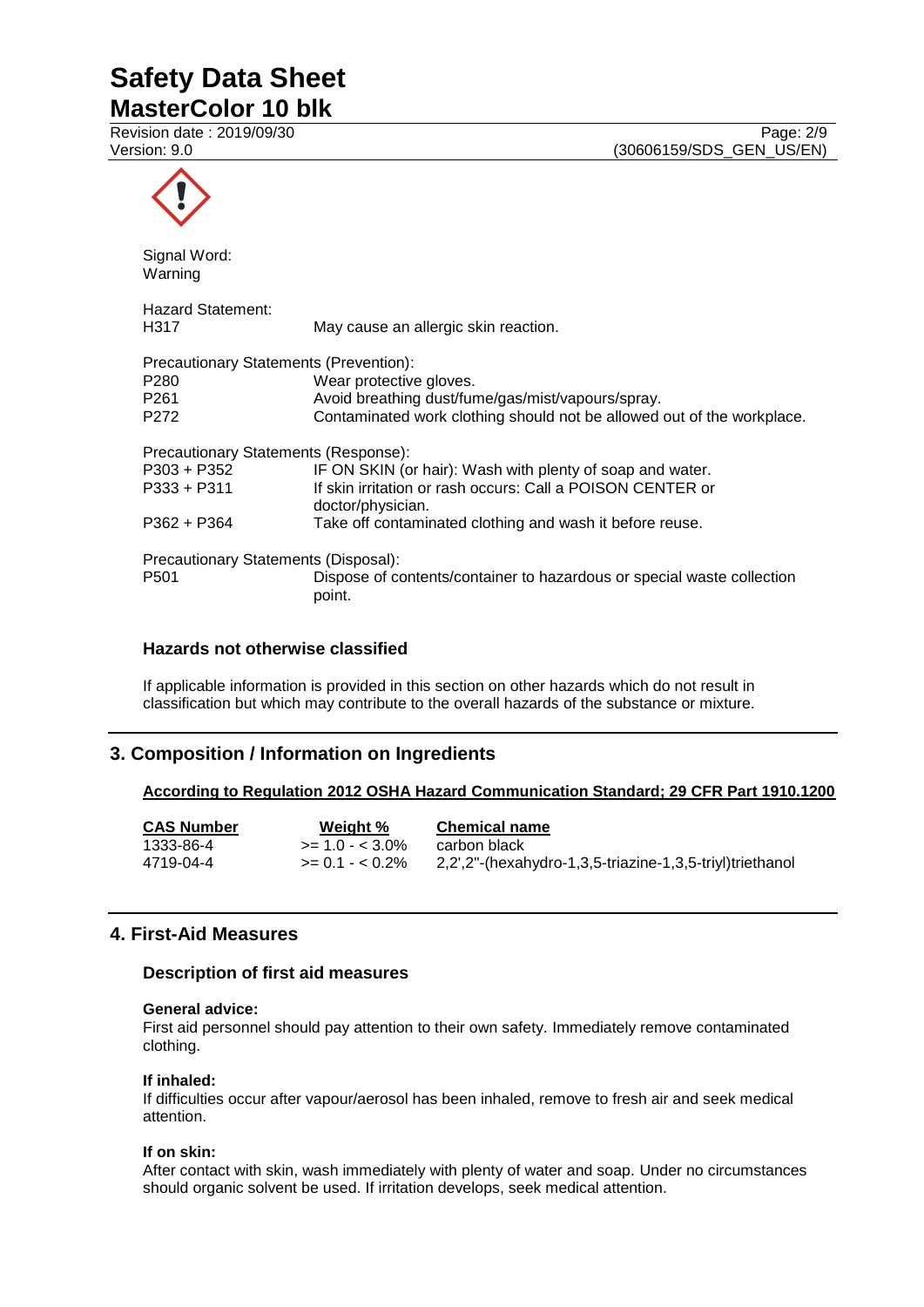**MasterColor 10 blk**

Revision date : 2019/09/30<br>
Version: 9.0 Page: 3/9<br>
Version: 9.0 (30606159/SDS GEN US/EN) (30606159/SDS\_GEN\_US/EN)

### **If in eyes:**

Wash affected eyes for at least 15 minutes under running water with eyelids held open, consult an eye specialist.

### **If swallowed:**

Immediately rinse mouth and then drink 200-300 ml of water, seek medical attention. Do not induce vomiting.

### **Most important symptoms and effects, both acute and delayed**

Symptoms: Additional information on symptoms and effects may be included in the GHS labeling phrases available in Section 2 and in the Toxicological assessments available in Section 11. Hazards: No applicable information available.

### **Indication of any immediate medical attention and special treatment needed**

Note to physician<br>Treatment:

Treat according to symptoms (decontamination, vital functions), no known specific antidote.

### **5. Fire-Fighting Measures**

### **Extinguishing media**

Suitable extinguishing media: foam, water spray, dry powder, carbon dioxide

Unsuitable extinguishing media for safety reasons: water jet

### **Special hazards arising from the substance or mixture**

Hazards during fire-fighting: harmful vapours, nitrogen oxides, fumes/smoke, carbon black, carbon oxides See MSDS section 10 - Stability and reactivity.

### **Advice for fire-fighters**

Protective equipment for fire-fighting: Wear a self-contained breathing apparatus.

#### **Further information:**

The degree of risk is governed by the burning substance and the fire conditions. If exposed to fire, keep containers cool by spraying with water. Collect contaminated extinguishing water separately, do not allow to reach sewage or effluent systems. Contaminated extinguishing water must be disposed of in accordance with official regulations.

### **6. Accidental release measures**

### **Personal precautions, protective equipment and emergency procedures**

Do not breathe vapour/aerosol/spray mists. Wear eye/face protection. If exposed to high vapour concentration, leave area immediately. Use personal protective clothing. Handle in accordance with good building materials hygiene and safety practice.

### **Environmental precautions**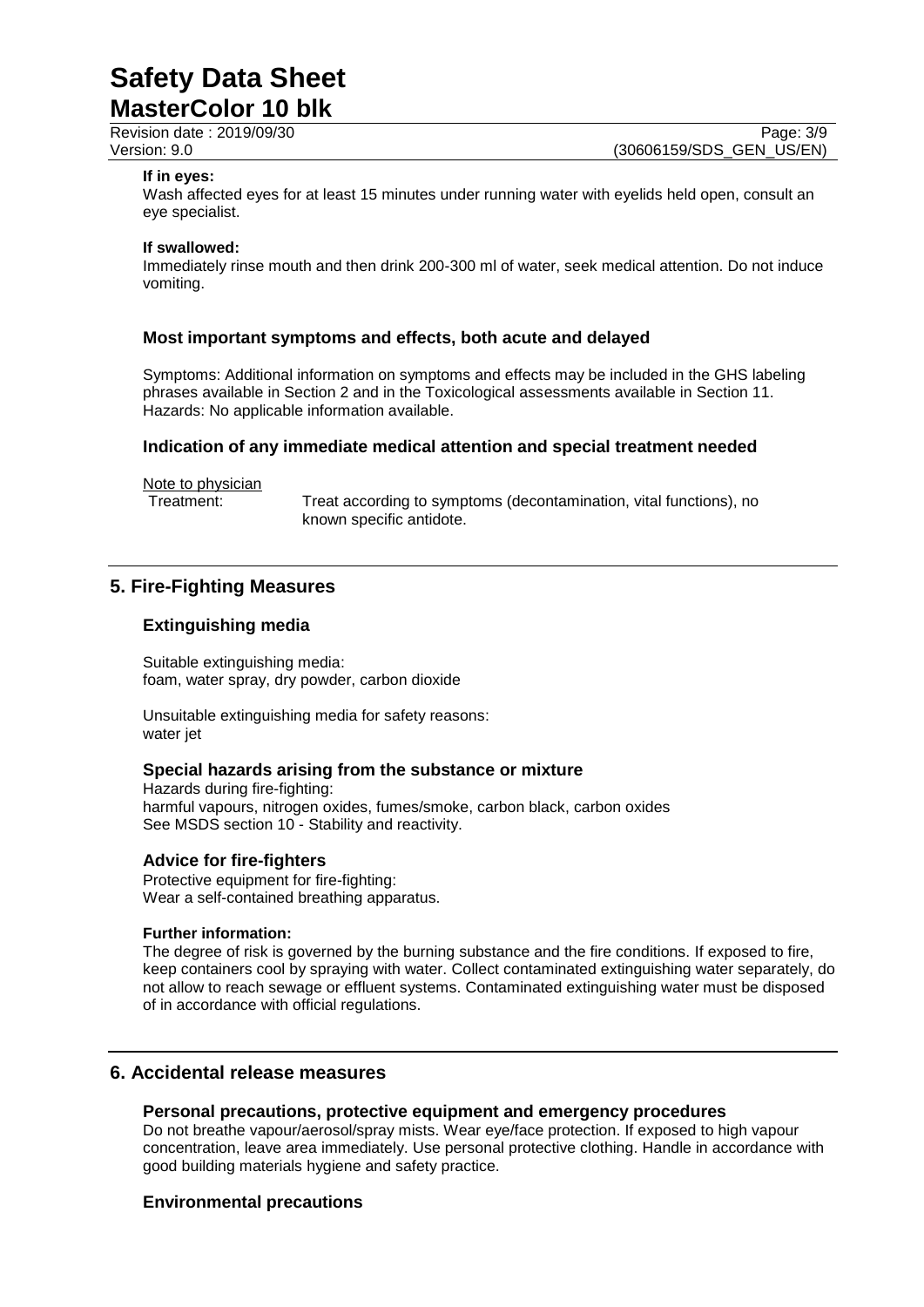**MasterColor 10 blk**

Revision date : 2019/09/30<br>
Version: 9.0 Page: 4/9<br>
Version: 9.0 (30606159/SDS GEN US/EN) (30606159/SDS\_GEN\_US/EN)

Contain contaminated water/firefighting water. Do not discharge into drains/surface waters/groundwater.

### **Methods and material for containment and cleaning up**

For small amounts: Pick up with inert absorbent material (e.g. sand, earth etc.). Dispose of contaminated material as prescribed. For large amounts: Pump off product.

### **7. Handling and Storage**

### **Precautions for safe handling**

Avoid aerosol formation. Avoid inhalation of mists/vapours. Avoid skin contact. No special measures necessary provided product is used correctly.

### **Conditions for safe storage, including any incompatibilities**

No applicable information available.

Suitable materials for containers: High density polyethylene (HDPE)

Further information on storage conditions: Keep only in the original container in a cool, dry, wellventilated place away from ignition sources, heat or flame. Protect from direct sunlight. Protect from temperatures below: 7 °C

The packed product must be protected from temperatures below the indicated one. Protect from temperatures above: 43 °C

The packed product must be protected against exceeding the indicated temperature.

### **8. Exposure Controls/Personal Protection**

### **Components with occupational exposure limits**

| carbon black | OSHA PEL         | PEL $3.5 \text{ mg/m}3$ ; TWA value $3.5 \text{ mg/m}3$ ; |
|--------------|------------------|-----------------------------------------------------------|
|              | <b>ACGIH TLV</b> | TWA value 3 mg/m3 Inhalable fraction;                     |

### **Advice on system design:**

No applicable information available.

### **Personal protective equipment**

### **Respiratory protection:**

Wear a NIOSH-certified (or equivalent) respirator as necessary.

### **Hand protection:**

Wear chemical resistant protective gloves., Manufacturer's directions for use should be observed because of great diversity of types.

### **Eye protection:**

Safety glasses with side-shields.

### **Body protection:**

Impermeable protective clothing

### **General safety and hygiene measures:**

Do not inhale gases/vapours/aerosols. Avoid contact with the skin, eyes and clothing. Avoid exposure - obtain special instructions before use. Handle in accordance with good building materials hygiene and safety practice. Wearing of closed work clothing is recommended. When using, do not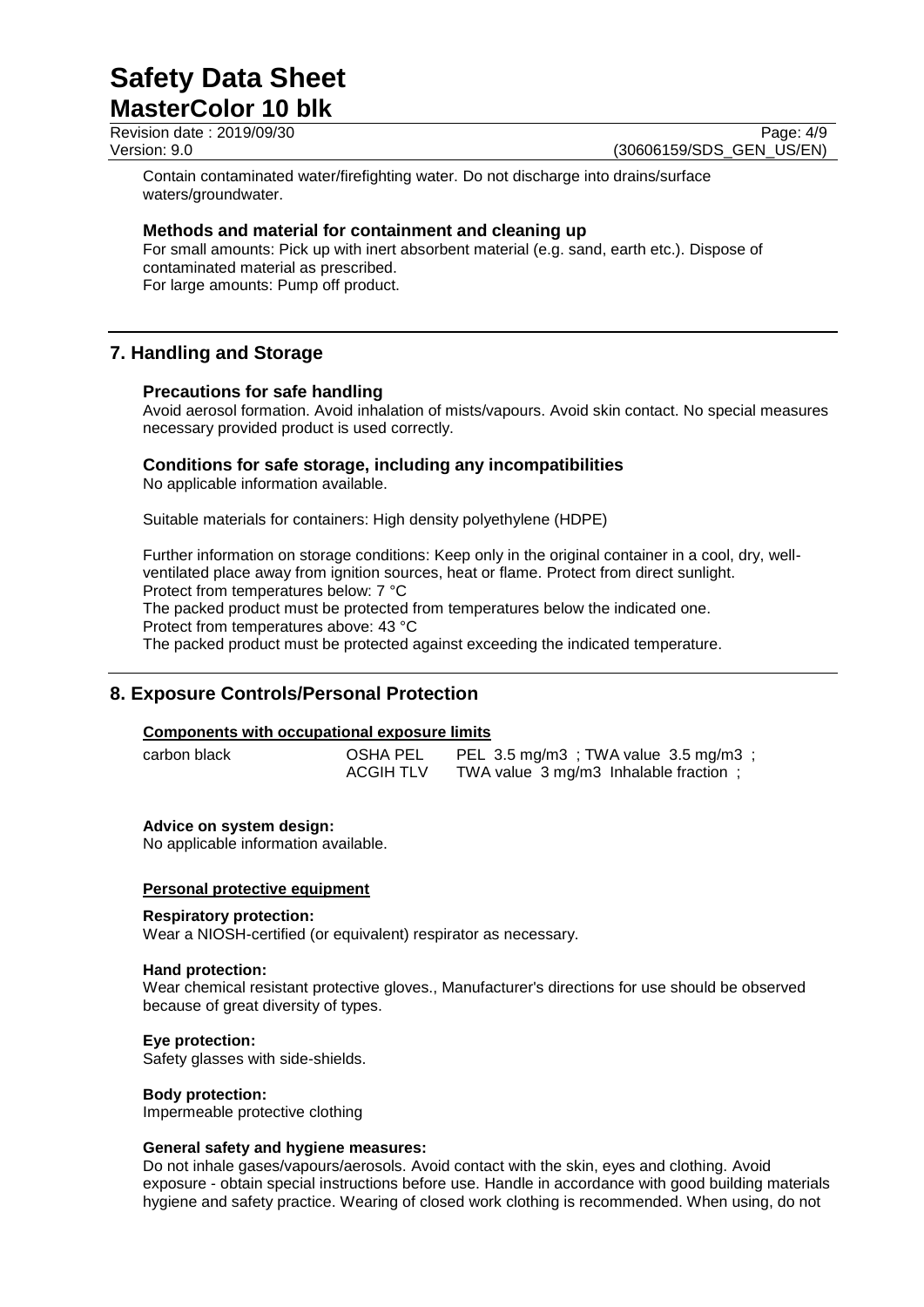**MasterColor 10 blk** Revision date : 2019/09/30<br>
Version: 9.0<br>
Version: 9.0 (30606159/SDS GEN US/EN)

(30606159/SDS\_GEN\_US/EN)

eat, drink or smoke. Hands and/or face should be washed before breaks and at the end of the shift. At the end of the shift the skin should be cleaned and skin-care agents applied. Gloves must be inspected regularly and prior to each use. Replace if necessary (e.g. pinhole leaks).

### **9. Physical and Chemical Properties**

| Form:                       | dispersion                                               |
|-----------------------------|----------------------------------------------------------|
| Odour:                      | mild                                                     |
| Odour threshold:            | No applicable information available.                     |
| Colour:                     | black                                                    |
| pH value:                   | $7.0 - 9.5$                                              |
|                             | (72 °F)                                                  |
| Melting point:              | No applicable information available.                     |
| Boiling point:              | 212 °F                                                   |
| Sublimation point:          | No applicable information available.                     |
| Flash point:                | Non-flammable.                                           |
| Flammability:               | not determined                                           |
| Lower explosion limit:      | No applicable information available.                     |
| Upper explosion limit:      | No applicable information available.                     |
| Autoignition:               | not applicable The product has not                       |
|                             | been tested. The statement has been                      |
|                             | derived from substances/products of a                    |
|                             | similar structure or composition.                        |
| Vapour pressure:            | 17.535 mmHg                                              |
|                             | (20 °C)                                                  |
| Density:                    | (20 °C)                                                  |
| Relative density:           | $1.75 - 2$                                               |
| Bulk density:               | not applicable                                           |
| Vapour density:             | No applicable information available.                     |
| Partitioning coefficient n- | not applicable                                           |
| octanol/water (log Pow):    |                                                          |
| Thermal decomposition:      | No decomposition if stored and handled as                |
|                             | prescribed/indicated.                                    |
| Viscosity, dynamic:         | 1,000 - 4,000 cps                                        |
| Viscosity, kinematic:       | No applicable information available.                     |
| Solubility in water:        | insoluble                                                |
| Solubility (quantitative):  | No applicable information available.                     |
| Solubility (qualitative):   | No applicable information available.                     |
| Evaporation rate:           | No applicable information available.                     |
| Other Information:          | If necessary, information on other physical and chemical |
|                             | parameters is indicated in this section.                 |
|                             |                                                          |

### **10. Stability and Reactivity**

### **Reactivity**

No hazardous reactions if stored and handled as prescribed/indicated.

Oxidizing properties: Not an oxidizer.

### **Chemical stability**

The product is stable if stored and handled as prescribed/indicated.

### **Possibility of hazardous reactions**

The product is stable if stored and handled as prescribed/indicated.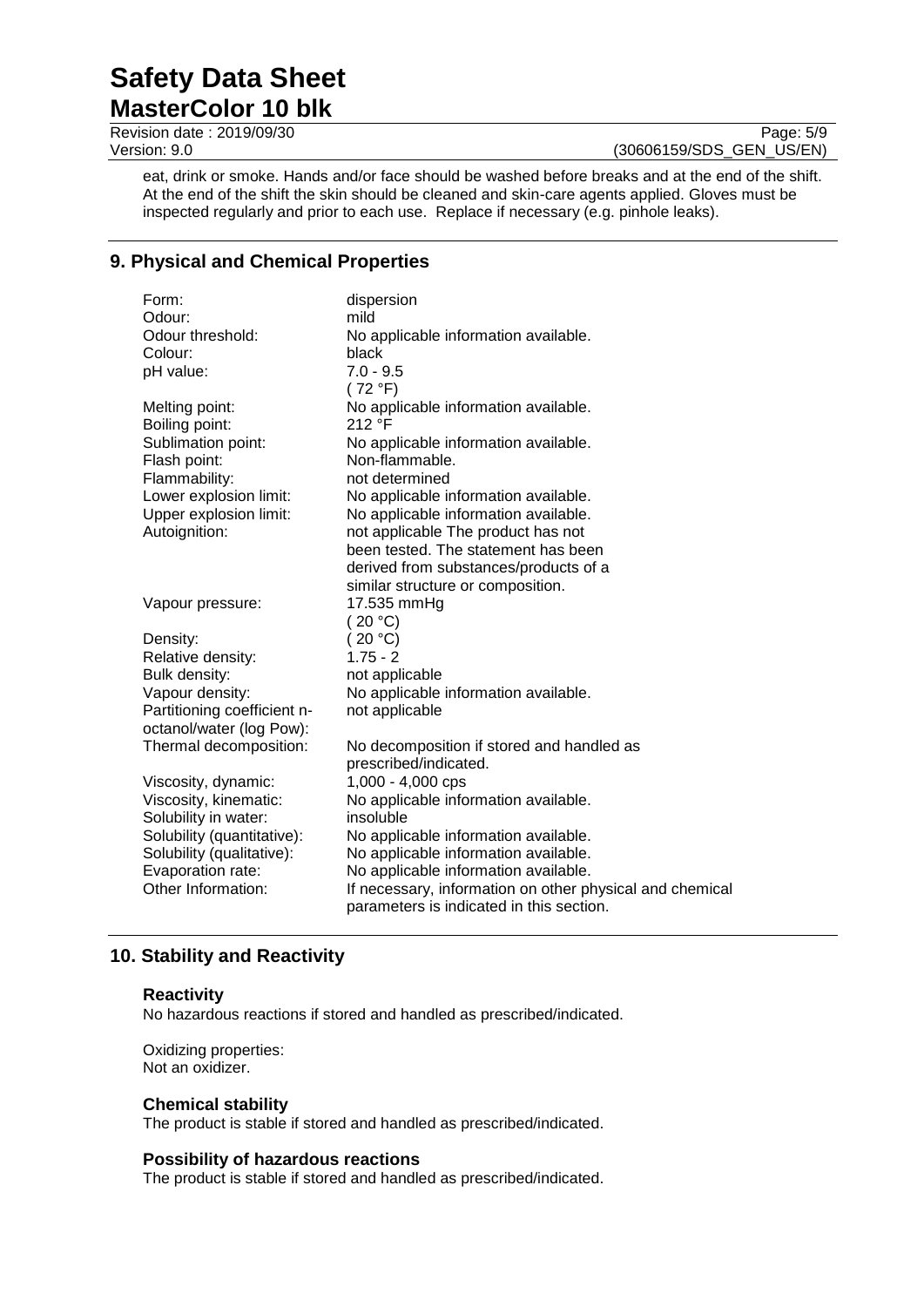**MasterColor 10 blk** Revision date : 2019/09/30<br>
Version: 9.0<br>
Version: 9.0 (30606159/SDS GEN US/EN)

(30606159/SDS\_GEN\_US/EN)

### **Conditions to avoid**

See MSDS section 7 - Handling and storage.

### **Incompatible materials**

strong acids, strong bases, strong oxidizing agents, strong reducing agents

### **Hazardous decomposition products**

Decomposition products: No hazardous decomposition products if stored and handled as prescribed/indicated.

Thermal decomposition: No decomposition if stored and handled as prescribed/indicated.

### **11. Toxicological information**

### **Primary routes of exposure**

Routes of entry for solids and liquids are ingestion and inhalation, but may include eye or skin contact. Routes of entry for gases include inhalation and eye contact. Skin contact may be a route of entry for liquefied gases.

### **Acute Toxicity/Effects**

Acute toxicity

Assessment of acute toxicity: Virtually nontoxic after a single ingestion. Based on available Data, the classification criteria are not met.

Oral No applicable information available.

**Inhalation** No applicable information available.

Dermal No applicable information available.

Assessment other acute effects No applicable information available.

Irritation / corrosion Assessment of irritating effects: No irritation is expected under intended use and appropriate handling. Based on available Data, the classification criteria are not met.

**Sensitization** Assessment of sensitization: Sensitization after skin contact possible.

Aspiration Hazard No aspiration hazard expected.

### **Chronic Toxicity/Effects**

### Repeated dose toxicity

Assessment of repeated dose toxicity: No reliable data was available concerning repeated dose toxicity. Based on available Data, the classification criteria are not met.

Genetic toxicity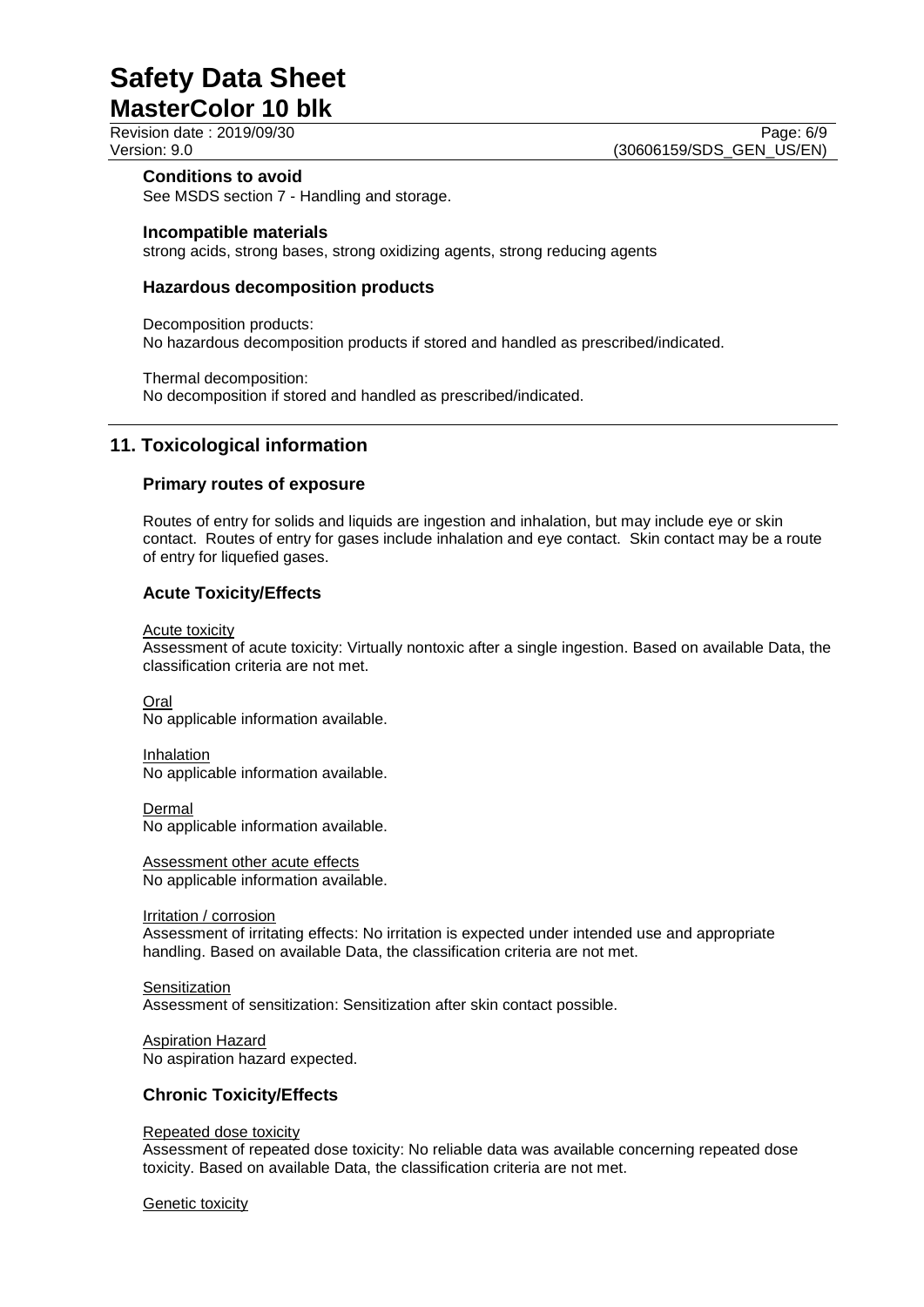**MasterColor 10 blk** Revision date : 2019/09/30<br>
Version: 9.0<br>
Version: 9.0 (30606159/SDS GEN US/EN)

(30606159/SDS GEN US/EN)

Assessment of mutagenicity: The chemical structure does not suggest a specific alert for such an effect. Based on available Data, the classification criteria are not met.

### **Carcinogenicity**

Assessment of carcinogenicity: The chemical structure does not suggest a specific alert for such an effect. Based on available Data, the classification criteria are not met.

### *Information on: carbon black*

*Assessment of carcinogenicity: IARC (International Agency for Research on Cancer) has classified this substance as group 2B (The agent is possibly carcinogenic to humans). In long-term animal studies in which the substance was given by inhalation in high concentrations, a carcinogenic effect was observed. A clear indication of an increased risk of cancer in humans has so far not been shown. No carcinogenic potential can be deduced from other studies with rats and mice.* ----------------------------------

### Reproductive toxicity

Assessment of reproduction toxicity: The chemical structure does not suggest a specific alert for such an effect. Based on available Data, the classification criteria are not met.

### **Teratogenicity**

Assessment of teratogenicity: The chemical structure does not suggest a specific alert for such an effect. Based on available Data, the classification criteria are not met.

### Other Information

The product has not been tested. The statement has been derived from the properties of the individual components.

### **Symptoms of Exposure**

Additional information on symptoms and effects may be included in the GHS labeling phrases available in Section 2 and in the Toxicological assessments available in Section 11.

### **12. Ecological Information**

### **Toxicity**

Aquatic toxicity Assessment of aquatic toxicity: Based on available Data, the classification criteria are not met. There is a high probability that the product is not acutely harmful to aquatic organisms.

### **Persistence and degradability**

Assessment biodegradation and elimination (H2O) Inherently biodegradable. The insoluble fraction can be removed by mechanical means in suitable waste water treatment plants. The polymer component of the product is poorly biodegradable.

### **Bioaccumulative potential**

Assessment bioaccumulation potential Discharge into the environment must be avoided.

### **Mobility in soil**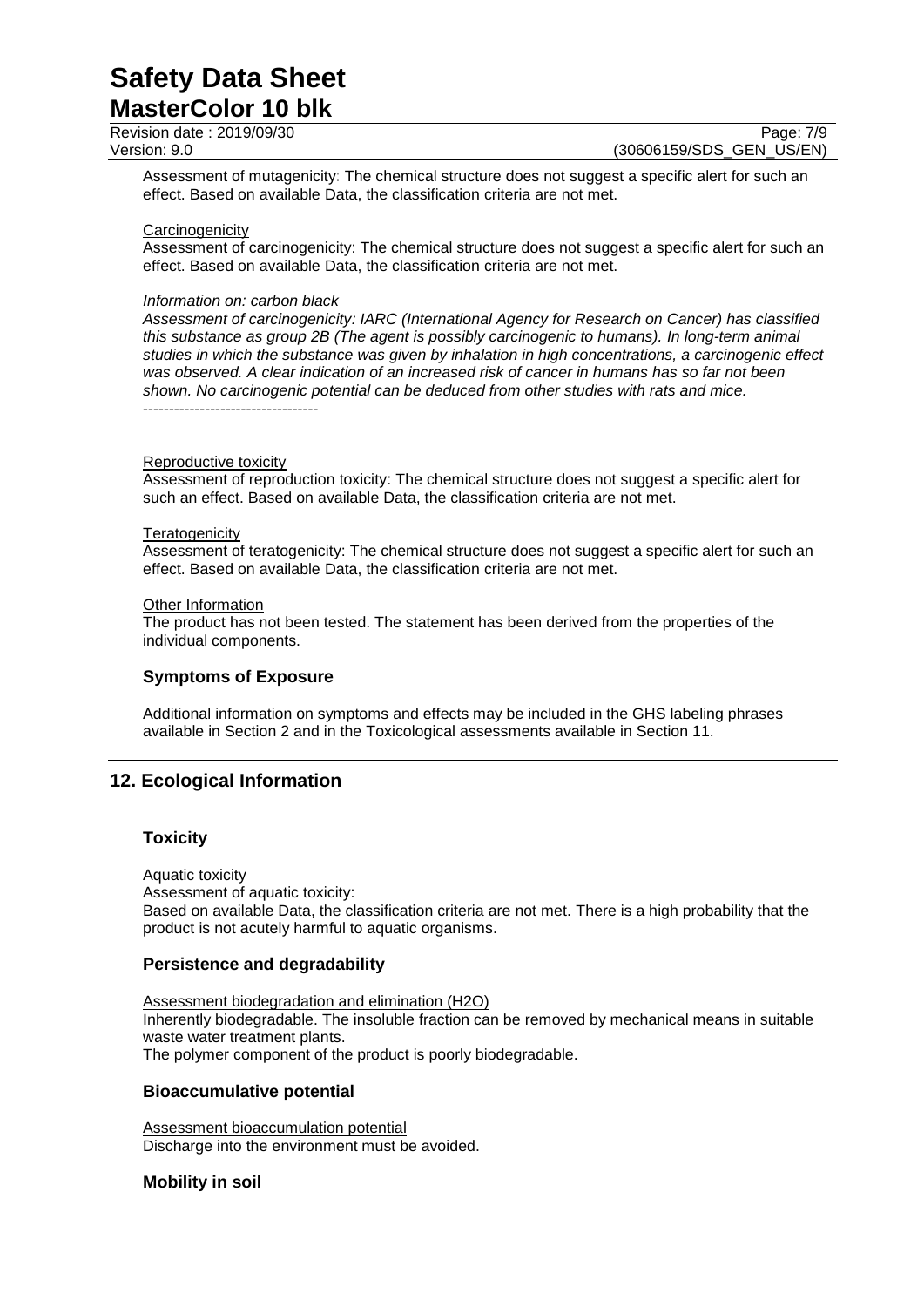### **Safety Data Sheet MasterColor 10 blk**

Revision date : 2019/09/30<br>
Version: 9.0<br>
Version: 9.0 (30606159/SDS GEN US/EN) (30606159/SDS GEN US/EN)

Assessment transport between environmental compartments No data available.

### **Additional information**

Other ecotoxicological advice:

Do not discharge product into the environment without control. The product has not been tested. The statements on ecotoxicology have been derived from the properties of the individual components.

### **13. Disposal considerations**

### **Waste disposal of substance:**

Dispose of in accordance with national, state and local regulations. Residues should be disposed of in the same manner as the substance/product. Do not discharge into drains/surface waters/groundwater.

### **Container disposal:**

Contaminated packaging should be emptied as far as possible; then it can be passed on for recycling after being thoroughly cleaned.

### **14. Transport Information**

**Land transport** USDOT

Not classified as a dangerous good under transport regulations

**Sea transport** IMDG

Not classified as a dangerous good under transport regulations

**Air transport** IATA/ICAO

Not classified as a dangerous good under transport regulations

### **15. Regulatory Information**

### **Federal Regulations**

**Registration status:** Chemical TSCA, US released; restriction on use / listed

TSCA § 5(a) final Significant New Use Restriction (SNUR) 40 CFR 721.2076

**EPCRA 311/312 (Hazard categories):** Refer to SDS section 2 for GHS hazard classes applicable for this product.

| <b>State regulations</b> |                   |                      |  |  |
|--------------------------|-------------------|----------------------|--|--|
| <b>State RTK</b>         | <b>CAS Number</b> | <b>Chemical name</b> |  |  |
| NJ                       | 1333-86-4         | carbon black         |  |  |